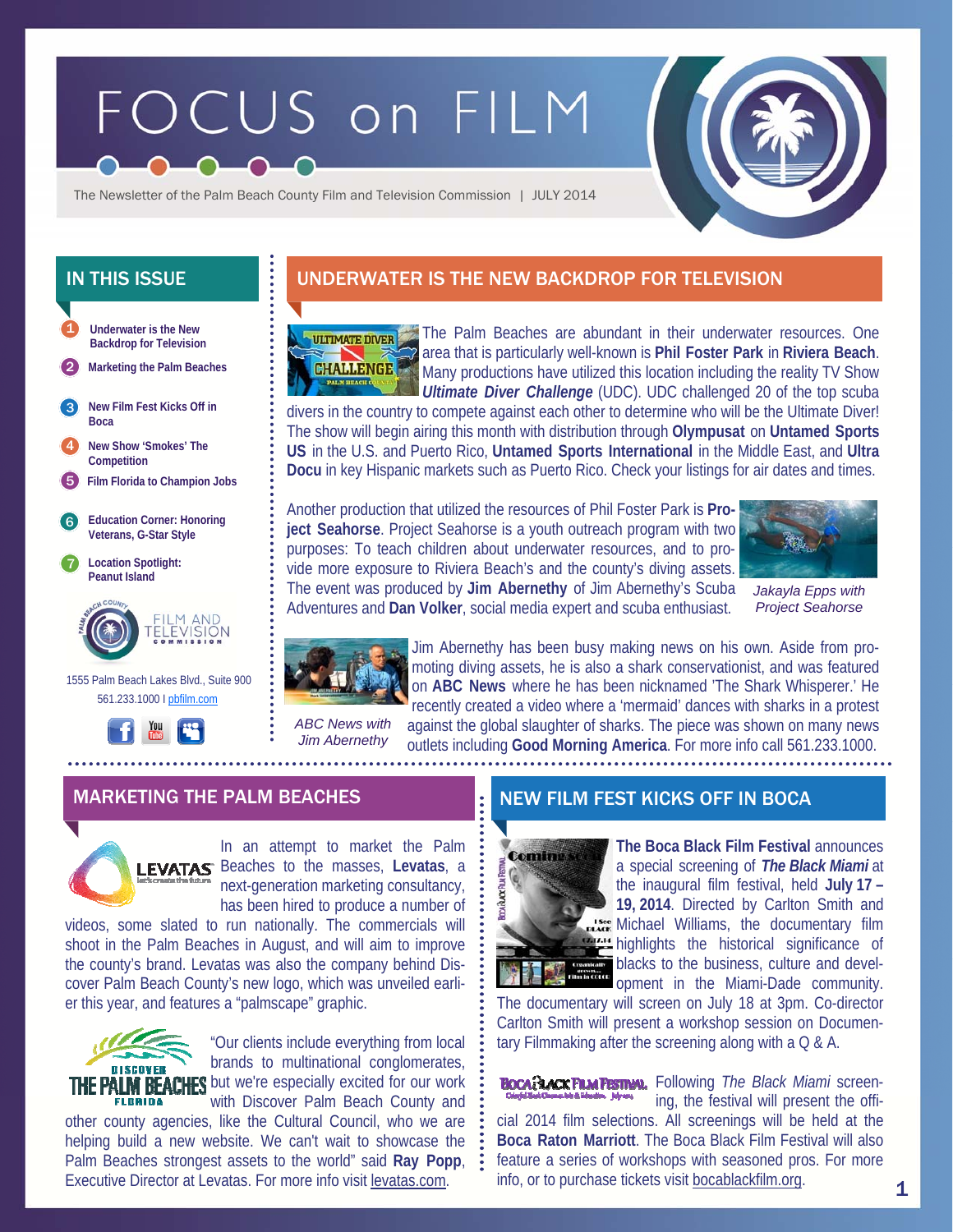

FOCUS ON FILM



There is a new film magazine in South Florida called **Independent Streak Magazine**. This monthly online magazine features interviews with filmmakers, reviews, events and more. The brainchild of **Rachel Galvin**, an actress, writer and producer who lives in Boca Raton, this magazine serves an international audience but has a focus on South Florida.

*Rachel Galvin* 

It serves as an extension to her online radio show IndieStreak (blogtalkradio.com/indiestreak) in which she interviews filmmakers every Sunday. For info visit independentstreakmagazine.com.



*Independent Streak* 

#### PBC ANIMALS ARE HONORED BY USA TODAY



One of Palm Beach County's most popular attractions, **Lion Country Safari** was just named "One of the Ten Best Drive-Through Animal Safaris" by *USA Today*. The only drive-through safari in Florida, and the first in America, Lion

Country Safari is divided into seven unique wildlife regions. Meet Wildebeests, African Lions, Chimpanzees and a baby Southern White Rhino, Anna, who just turned one this year along the drive-through safari.

Lion Country Safari has hosted many high-profile productions recently including **MTV2's** *MLB Fan Cave*, *Jobs That Bite* on **Nat Geo WILD**, and **NBC's** *The Today Show*. For more info visit lioncountrysafari.com or call 561.793.1084.



*Jobs That Bite at Lion Country Safari Lion Country Safari* 



*The Today Show at* 



*MTV2 at Lion Country Safari* 

## NEW MAG HAS AN INDEPENDENT STREAK NEW SHOW 'SMOKES' THE COMPETITION



**Derrick McCray,** owner of **McCray's Backyard BBQ**, has a role on the new television show *Holy Smokers* as the co-host and

Filming of Holy Smokers lead judge. The one-hour special

premiered on **Discovery Channel's** *Destination America*. The show is about folks who are as passionate about their BBQ as they are faithful to their church. This competition takes smoked meats to heavenly heights when expert BBQ judges descend on a church gathering, offering the congregation a chance to win money for their favorite local charity.

"I enjoyed the professionalism and vision for the show. I'm hoping that the show will become a series," said McCray. For more information call 561.233.1000.

#### SOUND STUDIO IS OUT OF THIS WORLD



*Christopher Bob* 

**Saturn Sound Studios**, a professional audio recording studio based in West Palm Beach worked with Oscar winner **Christopher Plummer** when he visited the studio to record the voice over narration for the

film *Titan's of the Ice Age*. Their work is currently running on 47 IMAX screens across the U.S.  *Plummer Vila* 

In addition, **Bob Vila** of *This Old House* fame visited Saturn Sound Studios this spring for recording work on his "**At Home with Bob Vila**" radio series. The company was also recruited for Video Production on Victory Cruise Lines

Summer TV Campaign and Searcy, Denny, Scarola, Barnhart and Shipley's Spanish TV Commercial Campaign. For more info call 561.832.2148 or visit saturnsoundstudios.com.



#### INDIE PRODUCTION COMPANY TURNS ONE AND CELEBRATES BY FINISHING A SHORT FILM



**Tina Czarnota** is celebrating the one year anniversary of her independent production company, **Teal Chatelaine Productions**. Czarnota's most recent short film *Slow but*  **Shirl** shot entirely in Palm Beach County, and has been entered into several film festivals. *Slow But Shirl* is excerpted off the feature screenplay, *Deadwaiter*, which is in

various stages of production and filming. *Deadwaiter* is a mystery/comedy adapted from the novel of same title.



"Combining several of my loves: bed & breakfasts, whodunits and family-friends, I had the basis for my mystery series. I can't help dreaming of the day when I will see my mysteries up on the big…and small screen, " said Czar-*Filming on the*  nota. For more info visit tinaczarnota.com.

*set of Deadwaiter*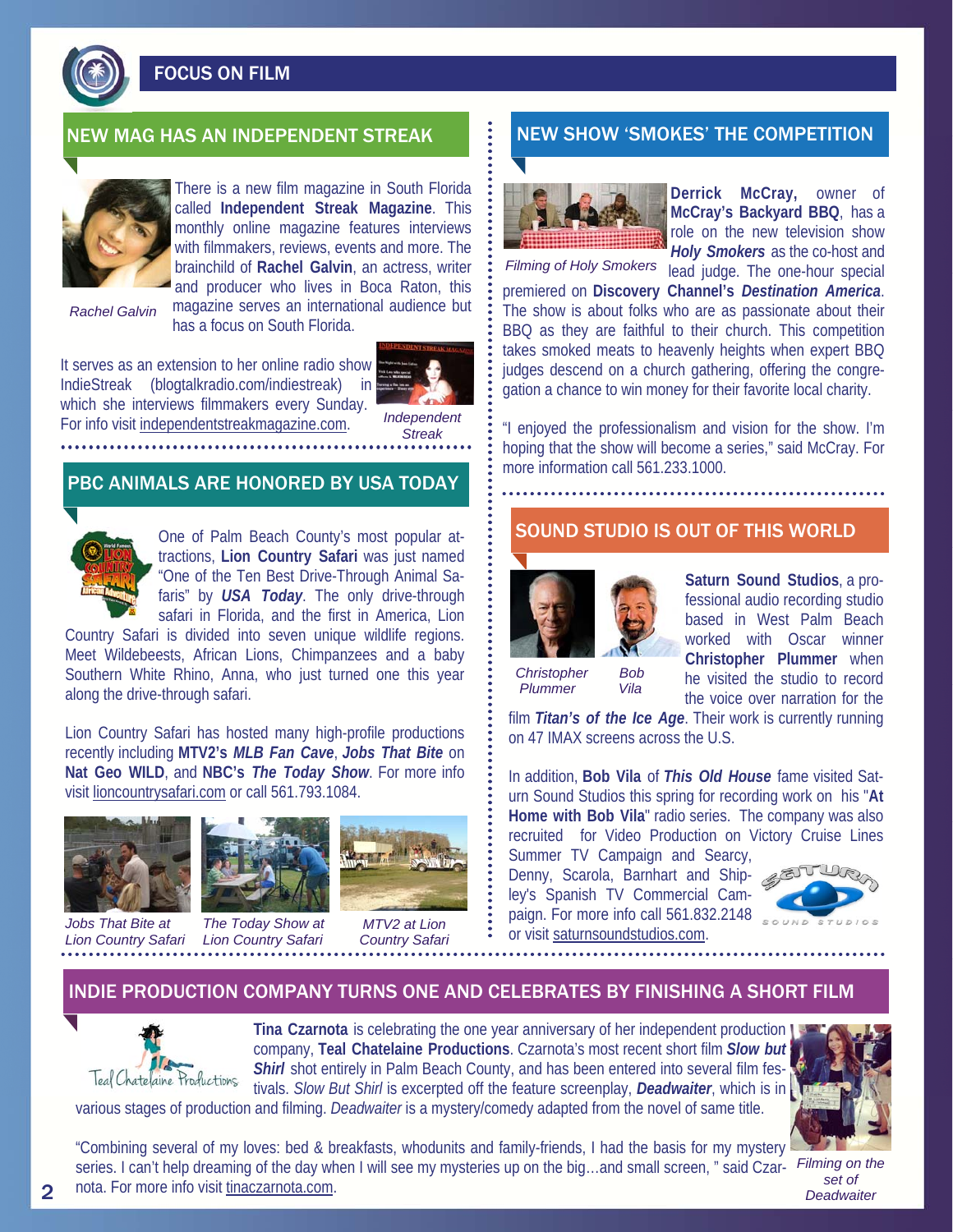

## FILM INKS DISTRIBUTION DEAL BREAKING SPEED BARRIERS



*Burt Reynolds in Hollow Creek* 

*Hollow Creek*, a film shot in Palm Beach County has inked a distribution deal with **Spotlight Pictures** for it's Worldwide and Domestic Distribution. For marketing reasons the LA based company changed the name of the film to *Haunting in Hollow Creek* to take advantage of the su-

pernatural element in the thriller. The film reportedly did very well in Cannes where it sparked the interest of international buyers who praised the production quality and legendary actor **Burt Reynolds**' performance, who makes a special guest appearance playing a coal mining tycoon.

The Producer and Director **Guisela Moro** is a master actor of Mr. Reynolds through the Burt Reynolds Institute for Film & Theatre (BRIFT). Moro also stars in the film along with actor and producer **Steve Daron** (*The Bus Driver*). "The experience of filming this movie has transformed my

life," said Moro. For more info visit Hollowcreekmovie.com or on Facebook.

#### FILM FLORIDA TO CHAMPION JOBS



**Michelle Hillery**, the Deputy Film Commissioner for the Palm Beach County Film and Television Commission (FTC), has been named **President of Film Florida**.

*Michelle Hillery* 

"It is a great honor to be named as the next President of Film Florida. I am hugely excited by the opportunities that lie ahead and look forward to

working with the incoming leadership such as Sen. Andy Gardiner and Rep. Steve Crisafulli in the Florida Senate and House on creating more jobs for Floridians." For info call 561.233.1000 or visit filmflorida.org. Film





Each year, **Supercar Week** drives into Palm Beach County (PBC), and garners a lot of media attention. All Supercar events have been created as media

Johnny Bohmer occasions for film and TV, and are and the BADD GT filmed by ICTV1. The event celebrates the most significant cars in the world, and organizers recently announced that Supercar Week has now teamed up with Performance Power Racing (PPR) to break a world record! "We're excited to be part of history with Mr. Johnny Bohmer and his PPR team as they break the 300 mph standing mile street legal world speed record. Having the fastest car in the world at SuperCar Week has always been one of our greatest featured attractions. Not many people know that the BADD GT was conceived of, built and lives in PBC," said **Neil London**, President and EP of SuperCar Week.

"We see our mission to define PBC as the world-wide auto enthusiast travel destination each January coming true," said London. For more info email media@supercarweek.com.



#### PUMA 'SWINGS' INTO LAKE WORTH



The scenic **Lake Worth Municipal Golf Course** was shut down **recently for a PUMA** photo shoot and video. A famous golfer was on hand to model PUMA products

during the shoot. The all-day shoot utilized the golf course and the clubhouse. *Lake Worth Golf Course* 

"We were delighted to work with the production team on this shoot," said **Michael Bornstein**, Lake Worth City Manager. Special thanks to the City of Lake Worth for all of their assistance. For more info visit lakeworth.org.

### COOL FLICKS GIVES PBC RESIDENTS AN ALTERNATIVE TO THE SUMMER BLOCKBUSTER



The Donald M. Ephraim Palm Beach Jewish Film Festival presented by Mandel JCC, brings the Hot Days Cool Flicks summer film series to Palm Beach County, **July 22 to August 27.** The diverse program features American independent films *Dorfman in Love, Blumenthal*, and *The Jester*, as well as the award-winning Israeli films *Dolphin Boy* and *Hora 79.* 

While the mission of the festival is to engage, educate and entertain" said Festival Director **Ellen Wedner**, "we tried to keep an emphasis on the third 'E' --entertain, for Hot Days, Cool Flicks." Premieres will play at the Mandel JCC in Palm Beach Gardens, the Movies of Delray, and at the Movies of Lake Worth. The cost is \$10 per ticket, and the six film series is \$54. For info visit pbjff.org.